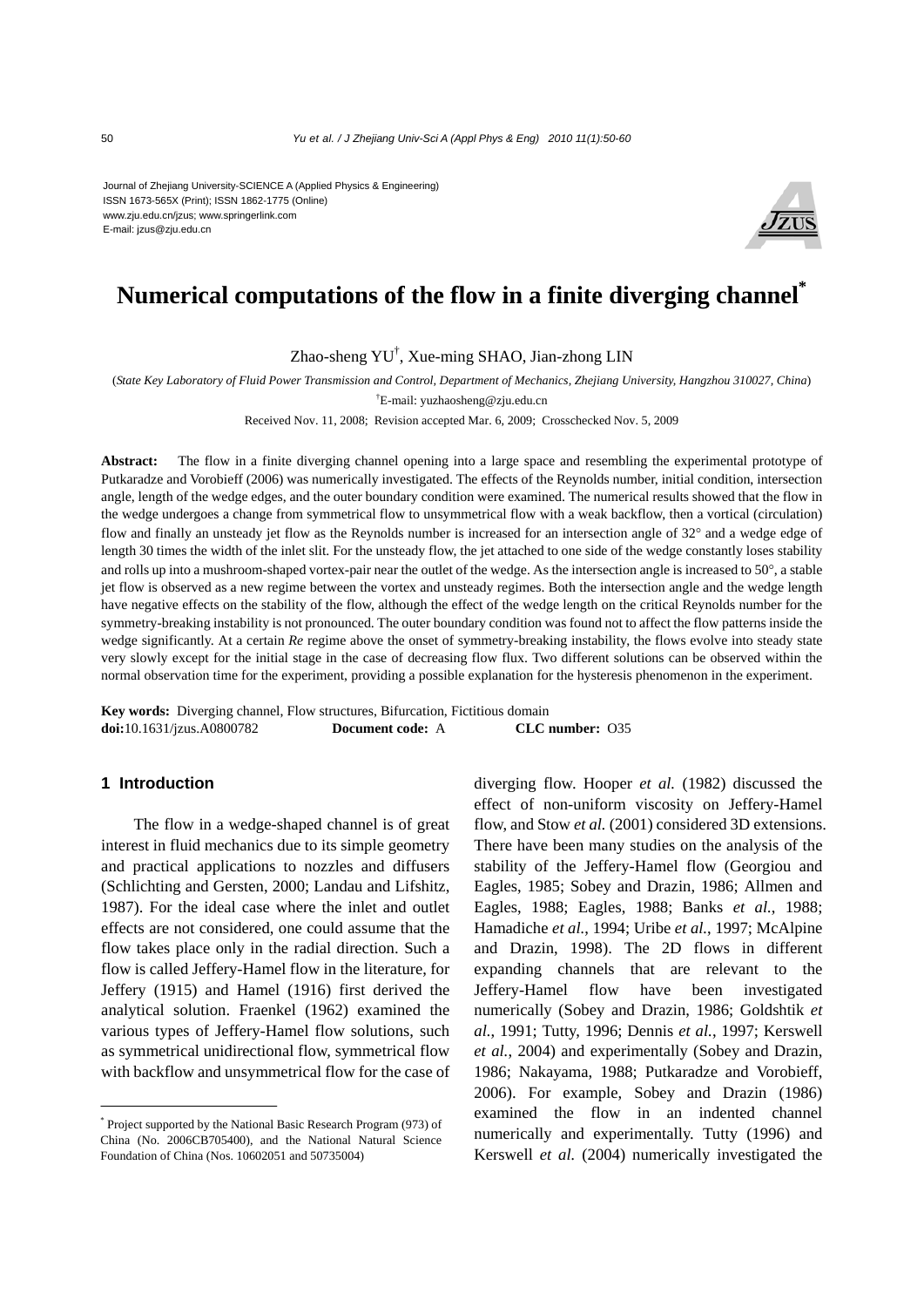steady nonlinear waves in a channel composed of a horizontal inlet part, a rapidly expanding part, a gradually expanding part and a horizontal outlet part. Dennis *et al.* (1997) considered a channel with an arc-shaped inlet and outlet. Majdalani and Zhou (2003) examined the incompressible laminar flow in a porous channel with expanding or contracting walls. Burde *et al.* (2007) investigated the stability of the flow in an expanding rotating porous cylinder. Boutros *et al.* (2007) solved the 2D viscous flow between slowly expanding or contracting walls with weak permeability using the Lie-group method. In contrast to other studies, Putkaradze and Vorobieff (2006) examined experimentally the flow in an expanding wedge that opened into a space much larger than the volume enclosed within the wedge. They observed a stable steady symmetrical flow at a relatively low Reynolds number and a steady unsymmetrical flow with a vortex (actually a circulation flow) occupying almost the entire inner space of the wedge at a higher Reynolds number. Interestingly, the critical Reynolds number for the transition from the symmetrical regime to the vortex regime by increasing the flow flux (*Re*ci) was larger than the that of the reverse transition by decreasing the flow flux (*Re*<sub>cd</sub>), a hysteresis phenomenon. For a Reynolds number between *Re*ci and *Re*cd, depending on whether the flow flux was increased or decreased, two different solutions were observed: one was an unsteady quasi-symmetrical flow for increasing flux and the other was a steady unsymmetrical flow for decreasing flux.

The aim of the present study was to gain a better understanding of the flow in a finite diverging channel resembling the experimental channel of Putkaradze and Vorobieff (2006) by a numerical simulation method. It should be emphasized that our flow model only resembles the experimental one and is not exactly the same. The experimental flow condition at the inlet cannot be reproduced exactly in our model owing to the fact that random disturbance to the inlet velocity is always present in an experiment and it is difficult to maintain the velocity (or flux) at the inlet for a long period of time, particularly with a diverging channel. In the present study, we considered only an idealized flow condition at the inlet: a given velocity profile that never changes with time. There may also exist other differences between our numerical model and the experimental prototype. Therefore, the numerical and experimental results cannot be used to validate each other and we did not aim to validate our code or to confirm or to refute the experimental observations in the present study, although we compared the two results whenever appropriate. We addressed the following issues:

1. The effect of the Reynolds number. Putkaradze and Vorobieff (2006) observed the transition from the symmetrical flow to the vortical (circulation) flow as *Re* increases. It is not clear what flow structures will occur when *Re* is further increased.

2. The effect of the initial condition. We examined whether the hysteresis phenomenon observed in the experiment would take place in our numerical flow model. Our results showed that at a certain *Re* regime above the onset of symmetrybreaking instability, the flows evolve into steady state very slowly except for the initial stage in the case of decreasing flow flux. Two different solutions can be observed within the normal observation time for the experiment, which provides a possible explanation for the hysteresis phenomenon in the experiment. We stress that, because of the differences between our model and the experimental prototype mentioned above, our simulations cannot predict what really took place in the experiment and therefore cannot exclude the possibility that there were other underlying physics for the hysteresis observed in the experiment.

3. The effect of the intersection angle of the wedge edges. We examined mainly whether the flow structures undergo similar transitions with increasing *Re* for different intersection angles.

4. The effect of the length of the wedge edges. We checked its effects on the symmetry-breaking instability and the flow structures in the vortical flow regime. We examined whether the unique vortex at the outlet can exist stably as its size increases with increasing length of the wedge, or whether multiple stationary vortices would form and persist in a long wedge.

5. The effect of the outer boundary condition. It is clear that the size of the outer container and the outer boundary condition on the sides of the container can affect substantially the flow outside the wedge. However, it is unclear whether they would affect the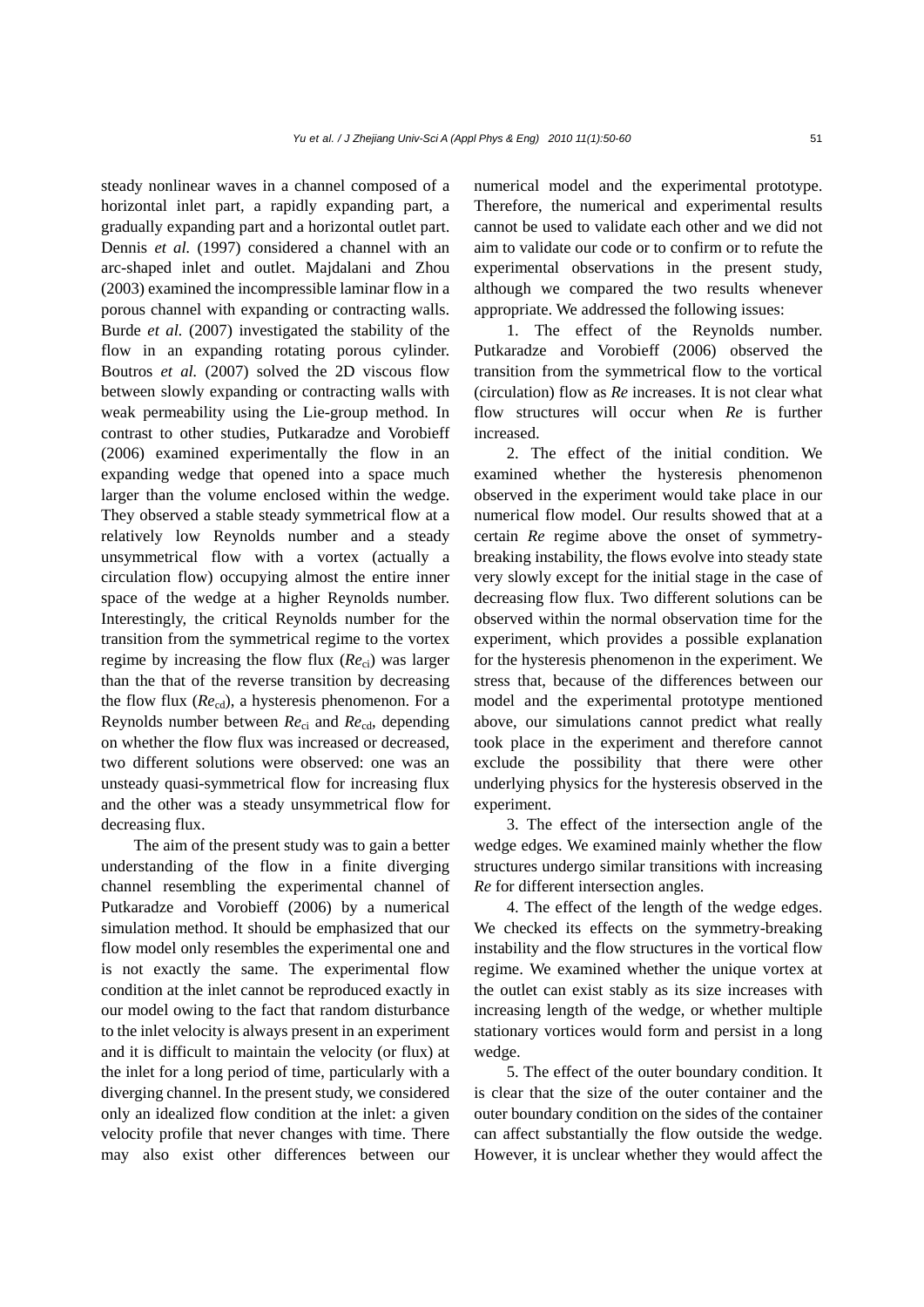flow inside the wedge significantly. We examined whether the inner flow structures would change substantially when the fluids flow out of the container through the entire downstream side rather than through two slits on the upstream side.

#### **2 Numerical model**

#### **2.1 Flow model**

The schematic diagram of the flow problem considered is plotted in Fig. 1. We considered only a 2D flow since the flow in the experiment of Putkaradze and Vorobieff (2006) was observed to be 2D. The fluid flows into a wedge-shaped channel through a slit and out of the container through two other slits on the top left and bottom corners of the container. We let the widths of all three slits be equal to each other and be denoted by  $L_0$ . The container is set to be square-shaped. We denoted the edge length of the container, the length of the inclined plates (actually the edge length of the wedge) and the intersection angle of the plates as  $W$ ,  $L$ , and  $\alpha$ , respectively. Throughout the study, the thickness of the plates was fixed to be  $0.5L_0$ , as its effect on the flow is expected to be insignificant. The problem specified above resembles the experimental problem of Putkaradze and Vorobieff (2006).



**Fig. 1 Schematic diagram of the flow problem considered**

The no-slip boundary condition was imposed on all solid walls. The parabolic velocity profile was imposed on both inlet and outlet slits. The average velocity at the inlet was  $U_0$ . Since the increase or decrease in the flow flux was considered in the experiment of Putkaradze and Vorobieff (2006), we originally let the flow flux increase or decrease linearly from  $t=0$  to  $t=t_0$  and then remain constant. However, we found that the effect of  $t_0$  on the flow evolution is unimportant, in the sense that the flow evolution is simply more retarded for a larger  $t_0$  and there is no effect of  $t_0$  on flow at steady state (if existing). Hence, we simply let the flow be started suddenly from zero velocity (in the case of increasing flux) or from the velocity at a higher Reynolds number (in the case of decreasing flux).

We took the average velocity  $U_0$  and the width of the slit  $L_0$  as the characteristic velocity and length, respectively. As in the experiment of Putkaradze and Vorobieff (2006), the Reynolds number was defined by

$$
Re = \frac{U_0 L_0}{v},\tag{1}
$$

where  $\nu$  is the kinematic viscosity of the fluid.

The dimensionless governing equations were

$$
\frac{\partial u}{\partial t} + u \cdot \nabla u = \frac{\nabla^2 u}{Re} - \nabla p, \qquad (2)
$$

$$
\nabla \cdot \mathbf{u} = 0, \tag{3}
$$

where  $u$  and  $p$  are the fluid velocity and pressure, respectively.

## **2.2 Numerical method**

The presence of two inclined plates in the square container renders the computation somewhat involved if one employs the conventional methods based on a boundary-fitted mesh. Here, we adopted the direct-forcing fictitious domain (FD) method recently proposed by Yu and Shao (2007). The basis of the method is that the fluid equations Eqs. (2) and (3) are extended into the inner solid domains (plate domains) by introducing a pseudo body-force into the momentum equation Eq. (2) to enforce the no-slip condition on the immersed boundaries (plate edges). Thus, the flow problem can be posed on a larger and simpler domain (a square container). The pseudo body-force can be interpreted as a distributed Lagrange multiplier (Glowinski *et al.*, 1999; 2001). A finite-difference projection method on a homogeneous half-staggered gird was used to solve the flow fields (Yu *et al.*, 2006a; 2006b). For a homogeneous grid, the pressure Poisson equation can be solved efficiently with a fast Fourier transform (FFT)-based solver. All spatial derivatives including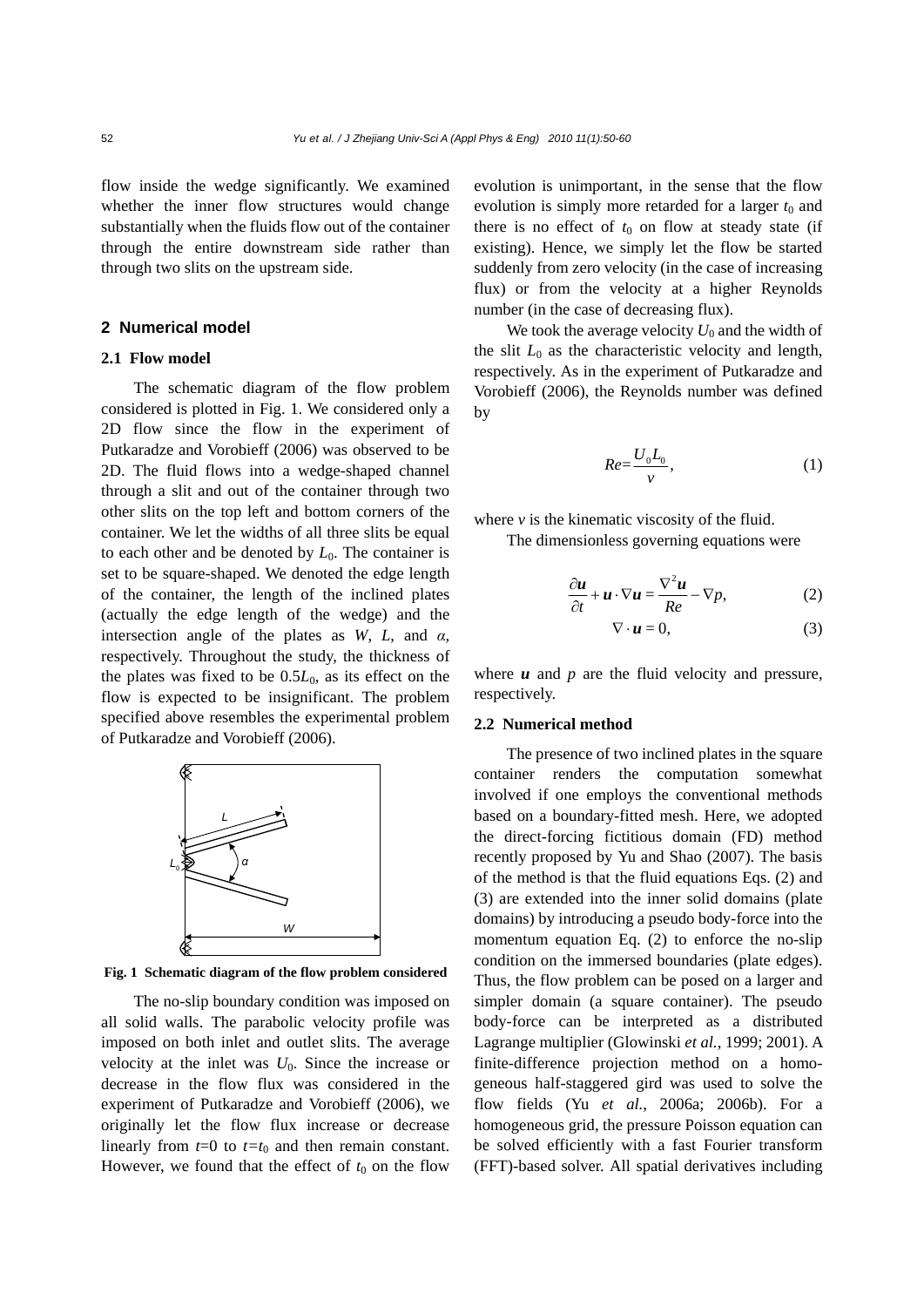the convective terms were discretized using the second-order central difference scheme (please referred to Yu and Shao (2007) for the details of this method). The FD method has been widely applied to the simulation of particulate flows (Pan *et al.*, 2005; 2007; 2008; Hwang and Hulsen, 2006; Veeramani *et al.*, 2007; Shao *et al.*, 2008). In addition, the commercial Computational Fluid Dynamics (CFD) software FLUENT was employed to validate our computations with the FD code, and to determine the critical Reynolds number for the symmetry-breaking instability.

Owing to the use of the structured mesh that is symmetrical about the centerline of the container, it will take a long (and uncertain) time for the symmetry-breaking instability to take place for a completely symmetrical flow, since the unsymmetrical disturbance is only from the computational round-off error. Therefore, we shifted the center-point of the inlet  $0.01L_0$  upwards from the centerline of the container as a small disturbance, to accelerate the possible symmetry-breaking instability.

All results in the present study are given in dimensionless form and obtained with the mesh-size of  $h=1/8$  (i.e., dimensionally  $h=L_0/8$ ) and the time-step of Δ*t*=0.05 (i.e., dimensionally Δ*t*=0.05*L*<sub>0</sub>/  $U_0$ ) for our FD computations. We made the mesh-size and time-step convergence checks for a typical case and observed that a further decrease in the mesh-size or time-step results in negligible effects on the results. The accuracy will also be validated by comparison to the FLUENT results.

The convergence criterion for the steady state was

$$
\frac{\Vert \boldsymbol{u}(x,t) - \boldsymbol{u}(x,t-1) \Vert}{\Vert \boldsymbol{u}(x,t) \Vert} < \varepsilon. \tag{4}
$$

## **3 Results and discussion**

## **3.1 Effects of** *Re*

We first examine the effects of the Reynolds number on the flow patterns in the wedge for  $(a, L/L_0)$ ,  $W/L_0$ =(32°, 30, 64). Fig. 2 shows the *x*-component velocity contours and the flow fields at different *Re* for  $(a, L/L_0, W/L_0) = (32^{\circ}, 30, 64)$ . The flow fields in the entire container have satisfied the convergence criterion  $\varepsilon$ =10<sup>-4</sup> for *Re*<100 (Figs. 2a–2c) by the time indicated in the figure. We find that the flow is symmetrical at *Re*=30 and becomes unsymmetrical at *Re*=40. For the unsymmetrical flow, we found that there always exists a backflow, though it may be very weak, which is consistent with the unsymmetrical Jeffery-Hamel solution (Fraenkel, 1962). For all velocity contours in the present study, the interval is 0.1, with one level at −0.05. The maximum velocity of the backflow at *Re*=40 is smaller than 0.05 and so is not shown in Fig. 2b. The non-symmetry and the backflow are enhanced as *Re* increases. The backflow is clear for *Re*=50 in Fig. 2c, though it is still weak. With a further increase in *Re*, the backflow becomes as strong as the outflow and a vortex appears. Fig. 2d shows such a flow at *Re*=100. By the simulation time *t*=5000, the flow has not yet satisfied the steady-state convergence criterion  $\varepsilon$ =10<sup>-4</sup> in Eq. (4), however, we observed that the flow in the wedge changes little from  $t=2000$  to  $t=5000$ , indicating that the vortex is stable. From Figs. 2e and 2f, the vortex remains stable at *Re*=150 (actually also at *Re*=170 in our simulation), but disappears at *Re*=180 (also at *Re*=175), in which case the jet flow in the wedge becomes unsteady. Fig. 3 shows the vorticity contours at *Re*=200 at *t*=400 and 500. One can see that the jet attached to one side of the wedge constantly loses stability and rolls up into the mushroom-shaped vortex-pair near the outlet of the wedge where the jet is subject to strong disturbances from the vortices outside the wedge and those shedding from the upper wedge tip.

From the above observations, we can conclude that the flow in the wedge for  $(a, L/L_0, W/L_0) = (32^{\circ}, 30,$ 64) undergoes a change from symmetrical flow (Fig. 2a), to unsymmetrical flow with a weak backflow (Figs. 2b and 2c), then stable vortical (i.e., strong circulation) flow (Figs. 2d and 2e) and finally the unsteady jet flow (Fig. 2f and Fig. 3) as *Re* is increased. Note that there is no essential difference between the second (the unsymmetrical flow with a weak backflow) and third (the stable vortical flow) regimes since the vortical flow is just an unsymmetrical flow with a strong backflow. We distinguish them only because the flows in Fig. 2b and Fig. 2d appear different.

#### **3.2 Effects of initial condition**

As mentioned in Section 1, Putkaradze and Vorobieff (2006) claimed that the critical Reynolds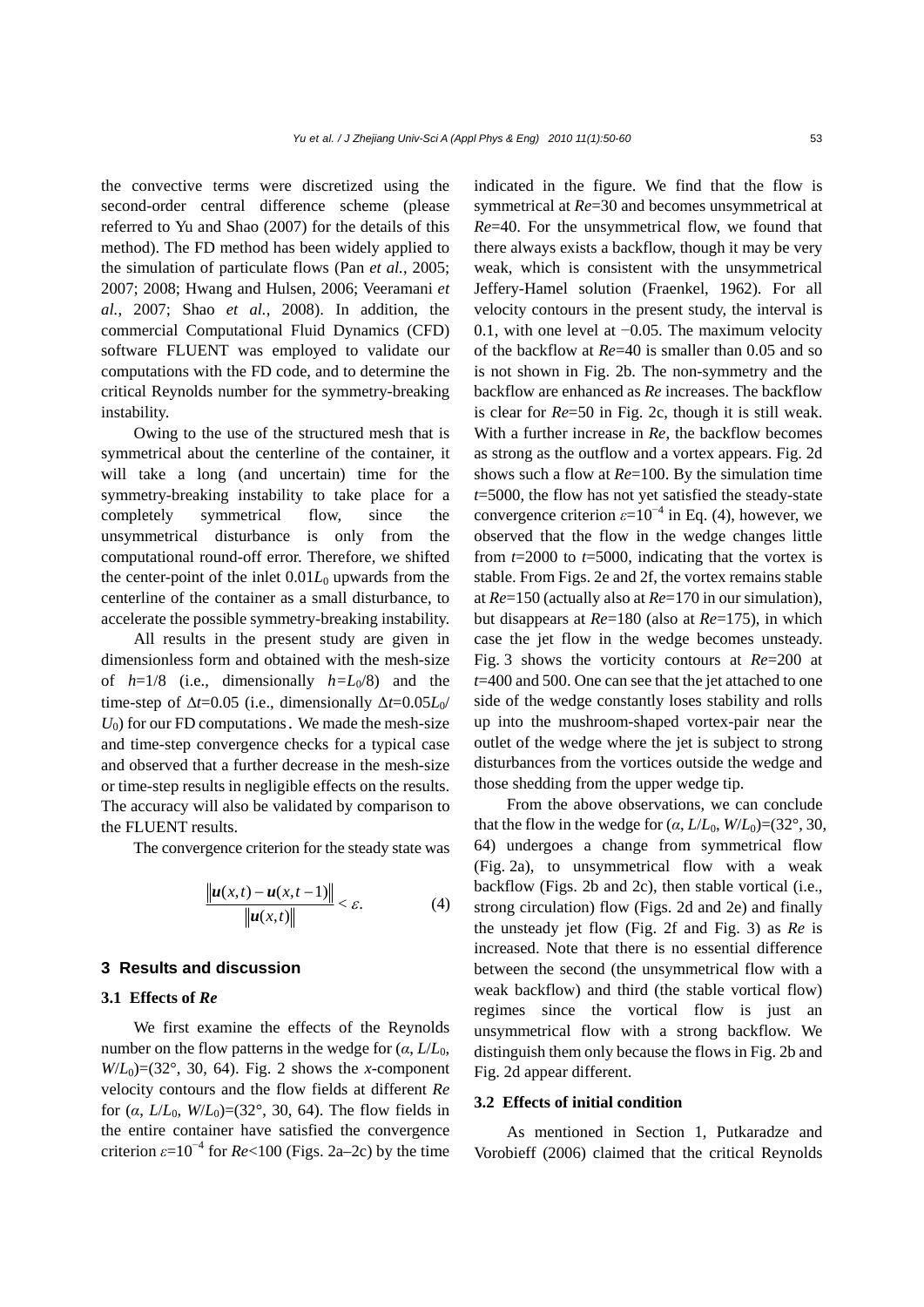

**Fig. 2** The *x***-component velocity contours and the flow fields at different**  $Re$  **for**  $(a, L/L_0, W/L_0) = (32^\circ, 30, 64)$ **.** The entire flows have satisfied the convergence criterion  $\varepsilon=10^{-4}$  for (a)-(c) by the time indicated, and the flows in the wedge are stable for (d)–(e) and unstable for (f). For all velocity contours in the present study, the interval is 0.1, with one level at −0.05. (a) *Re*=30*, t*=1550; (b) *Re*=40*, t*=3420; (c) *Re*=50*, t*=3000; (d) *Re*=100*, t*=5000; (e) *Re*=150*, t*=3000; (f) *Re*=180*, t*=3000



**Fig. 3** The vorticity contours for  $(Re, \alpha, L/L_0, W/L_0) = (200,$ **32°, 30, 64). (a)** *t***=400; (b)** *t***=500** 

number for the transition from the symmetrical regime to the vortex regime by increasing the flow flux (referred to as *Re*ci) was larger than that of the reverse transition caused by decreasing the flow flux (*Re*cd). They observed two different solutions for a Reynolds number between *Re*ci and *Re*cd, depending on whether the flow flux is increased or decreased: an unsteady quasi-symmetrical flow for increasing flux and a steady unsymmetrical flow for decreasing flux. We simulate the flow for  $Re=36$  and  $(a, L/L_0)$ ,  $W/L_0$ =(32°, 30, 64) by starting suddenly from zero velocity (increase case) and the velocity at *Re*=40 (decrease case), respectively. The (*x*-component)

velocity profiles at *x*=20 and at different times for both cases are plotted in Fig. 4. The evolution of the flow fields at *Re*=36 is found to be very slow. For the increase case, we present the results at *t*=1715, 3225,



**Fig. 4 Time evolutions of the velocity profiles at** *x***=20 and**  *Re***=36 for starting suddenly from zero velocity (increase case) and from** *Re***=40 (decrease case). The insert (solid line) shows the time evolutions of the** *x***-component velocity from**  $t=0$  **to**  $t=50000$  **at**  $(x, y)=(20, -2)$  **for the decrease case. and the open triangles represent the FLUENT results**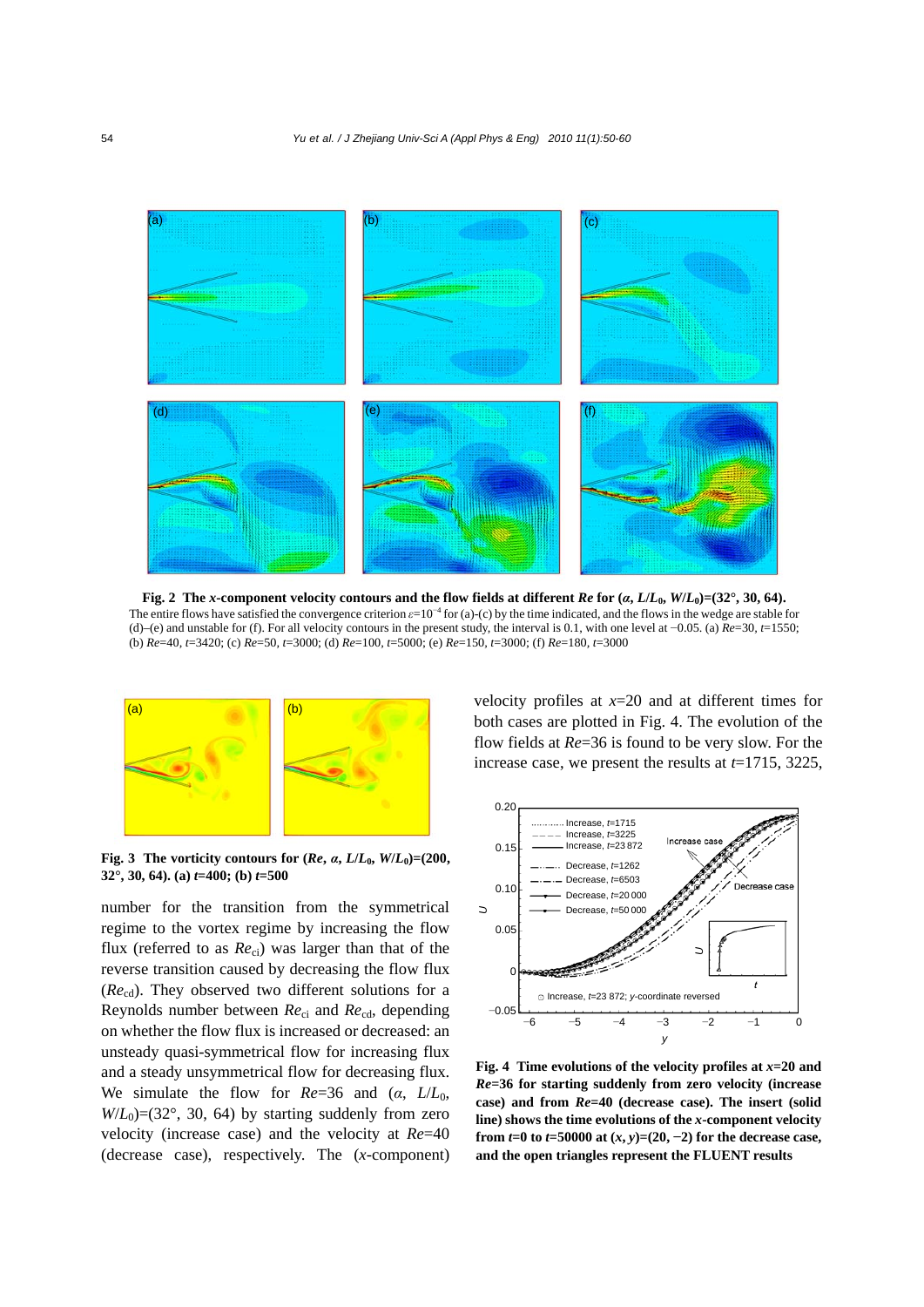and 23872, the time when the flow satisfies the convergence criteria  $\varepsilon=10^{-4}$ ,  $10^{-5}$ and  $10^{-6}$ , respectively. For the decrease case, the flow meets the convergence criteria  $\varepsilon=10^{-4}$  and  $10^{-5}$  at  $t=1262$  and 6503, respectively, but still has not satisfied the condition  $\varepsilon=10^{-6}$  by *t*=50000. The solution for the increase case at *t*=23872 can be regarded as the steady-state solution, since it is in very good agreement with the steady-state FLUENT results obtained using the dense mesh (Fig. 5b). The velocity profile at *t*=23872 with the *y*-coordinate reversed (taking *y* to be −*y*) also represents the steady-state solution and is plotted in Fig. 4. The solution for the decrease case crosses this steady-state solution around *t*=20000 and then approaches the other branch of the steady-state solution (Fig. 4). It is surprising that the flow cannot be maintained stably at around *t*=20000, considering that the local time rate of change of the velocity (i.e., unsteady term) is very small. This may indicate that the flow is not very stable to the disturbance.

Our results do not indicate the presence of two solutions as in the experiments, but could provide a possible and reasonable explanation for the experimental observations. From the definition of the Reynolds number Eq. (1), one can deduce that one dimensionless time unit corresponds to the dimensional one of  $t_0 = L_0^2 / (vRe)$ . For the experiments, the width of the inlet slit  $L_0$  is 0.2 cm, and the kinematic viscosity of water *v* is normally 0.01 cm<sup>2</sup>/s, so that *t*0=4/*Re* s, which means that for *Re*=36, the dimensionless time of 540 amounts to 1 min, and 32 400 to 1 h in the experiment. From our simulations, the time for the establishment of the steady solution is at least more than half an hour. In the experiments, disturbance to the flow always exists (owing to the difficulty in keeping the flux constant, unlike in the simulation), which may prolong the unsteady process. In the case of decreasing flux, the flow changes rapidly in the initial stage and then evolves slowly (as shown in the insert of Fig. 4). This could create the false impression that the flow has achieved the steady state just after the initial rapid-development stage and then that there exist two different solutions at the same Reynolds number. In our numerical simulations, one may observe two different (false) steady-state solutions if the criteria  $\varepsilon=10^{-4}$  or  $10^{-5}$  are used to judge the convergence (Fig. 4). However, we must

stress that our simulations cannot determine what exactly took place in the experiment owing to the differences between our model and the experimental prototype, and therefore cannot exclude the possibility that there were other underlying physics for the hysteresis observed in the experiment. Here, we aim only to examine whether the hysteresis takes place in our flow model and attempt to provide a possible explanation for the hysteresis observed in the experiment.

The commercial CFD software FLUENT is employed to validate our computations with the in-house FD code. The dense mesh with 120352 nodes is adopted for the FLUENT computations. Although the total number of the nodes is still less than that in our FD case (512×512 for  $W/L_0=64$ ), the grid is much denser in the vicinity of the inlet and the



**Fig. 5 (a) Mesh for FLUENT computations and (b) comparison between the steady-state velocity profiles at**  *x***=20 obtained from the FLUENT and FD computations**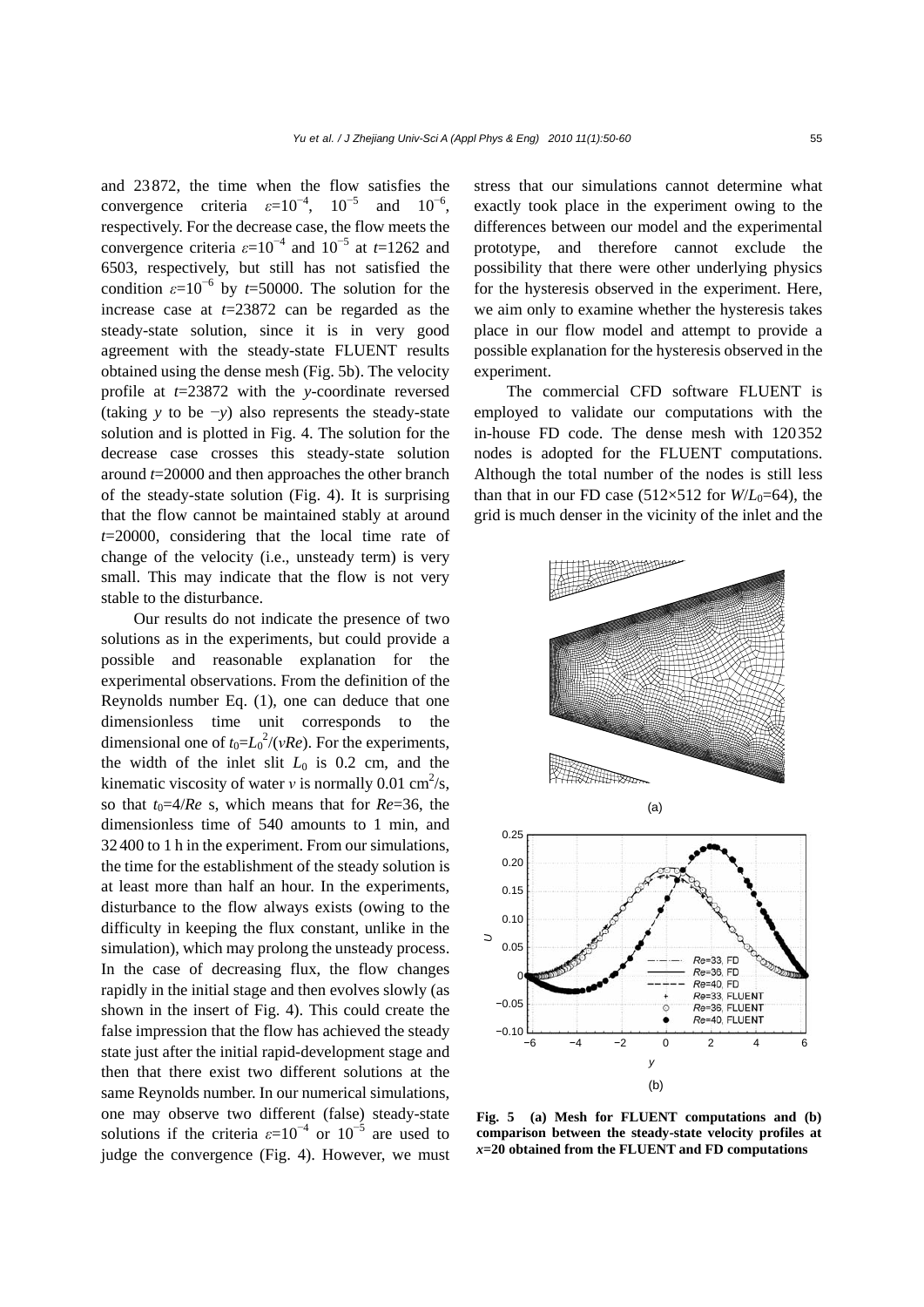wedge wall (Fig. 5a). Steady-state velocity profiles at  $x=20$  for  $Re=33$ , 36 and 40 are compared in Fig. 5, and we find good agreement between the two sets of results, in particular near the wedge walls where the dense mesh is used in FLUENT. For the FD results,  $\varepsilon$ =10<sup>-6</sup>, and for the FLUENT results, the steady-state criterion is that both velocity and continuity residuals are smaller than  $10^{-6}$ . Because the unsteady computation with FLUENT is very time-consuming, the computation is run only for the case of decreasing flux up to *t*=5000. The results on the time evolutions of the *x*-component velocity at  $(x, y)=(20, -2)$  are compared to the FD results in the insert of Fig. 4, and good agreement between them can be seen.

## **3.3 Effects of wedge geometry**

We now investigate the effects of the intersection angle and length of the wedge edges on the flow. Putkaradze and Vorobieff (2006) examined the effects of the intersection angle on the critical Reynolds numbers for the transition between the symmetrical and vortical flows at  $L/L_0=51$ . We compare our FLUENT results on the critical Reynolds numbers for the symmetry-breaking instability at both  $L/L_0=30$ (*W*/*L*<sub>0</sub>=64) and *L*/*L*<sub>0</sub>=51 (*W*/*L*<sub>0</sub>=128) for  $\alpha$ =20°, 32° and 50° to the results of Putkaradze and Vorobieff (2006) and the results from the temporal stability analysis of the Jeffery-Hamel flow (Sobey and Drazin, 1986) in Fig. 6. We determine the critical Reynolds number by checking if there is any negative value in the velocity profile in the wedge at  $x=20$  for  $L/L_0=30$ and  $x=34$  for  $L/L_0=51$ . Note that both numerical and experimental data do not represent the exact critical Reynolds numbers but the average values for an interval in which the critical Reynolds numbers fall. The interval for our *Re<sub>c</sub>* is 0.5. For example, in the case of  $\alpha = 32^{\circ}$  and  $L/L_0 = 30$ , we find that there is no negative value in the velocity profile at *Re*=33 and that the negative velocity of  $(-10^{-5})$  occurs in the vicinity of one side wall at *Re*=33.5, so that *Re*c falls in the interval  $(33.25\pm0.25)$ . From Fig. 6, analytical, numerical and experimental results all reveal that the critical Reynolds number decreases with increasing intersection angle. The critical Reynolds numbers obtained from the stability analysis, our FLUENT computations, and the experiments in case of decreasing flux agree with each other, which is consistent with our conjecture that the presence of

two experimental critical Reynolds numbers is possibly the result of the very slow evolution of the flow at a certain *Re* regime just above the symmetrybreaking critical Reynolds number. Fig. 6 shows that the effect of the length of the wedge edge on the symmetry-breaking instability is not significant and the critical Reynolds number is slightly smaller for a larger  $L/L_0$ .



**Fig. 6 Comparison between the critical Reynolds numbers for the symmetry-breaking instability obtained from the stability analysis (Sobey and Drazin, 1986) and the FLUENT computations, and the experimental ones for the transition between the symmetrical and vortical flows** 

The *x*-component velocity contours and the flow fields at *Re*=25, 70, 80 and 100 for (*α*, *L*/*L*0, *W*/*L*<sub>0</sub>)=(50°, 30, 64) are shown in Fig. 7. For  $\alpha = 32^{\circ}$ , we have seen that the flow in the wedge undergoes the change from symmetrical flow, to unsymmetrical flow with a weak backflow, then to vortical flow and finally to an unsteady jet flow as *Re* is increased. Figs. 7a, 7b and 7d correspond to the latter three flows for  $\alpha = 50^\circ$ , respectively. The intersection angle has a negative effect not only on the symmetry-breaking instability, but also on the jet instability since the flow becomes unsteady at *Re*=100 for *α*=50° (Fig. 7d), whereas the vortex remains stable at *Re*=150 for  $\alpha = 32^{\circ}$  (Fig. 2e). In addition, a new flow pattern between the vortex and unsteady regimes is observed for *α*=50°: a stable jet attached to one side of the wedge, as shown in Fig.7c. We did not observe this pattern for  $\alpha = 32^{\circ}$  where we observed the vortex at *Re*=170 and the unsteady jet flow at *Re*=175. The probable reason for the lack of the stable jet flow at  $\alpha = 32^{\circ}$  is that the vortex is much more stable at this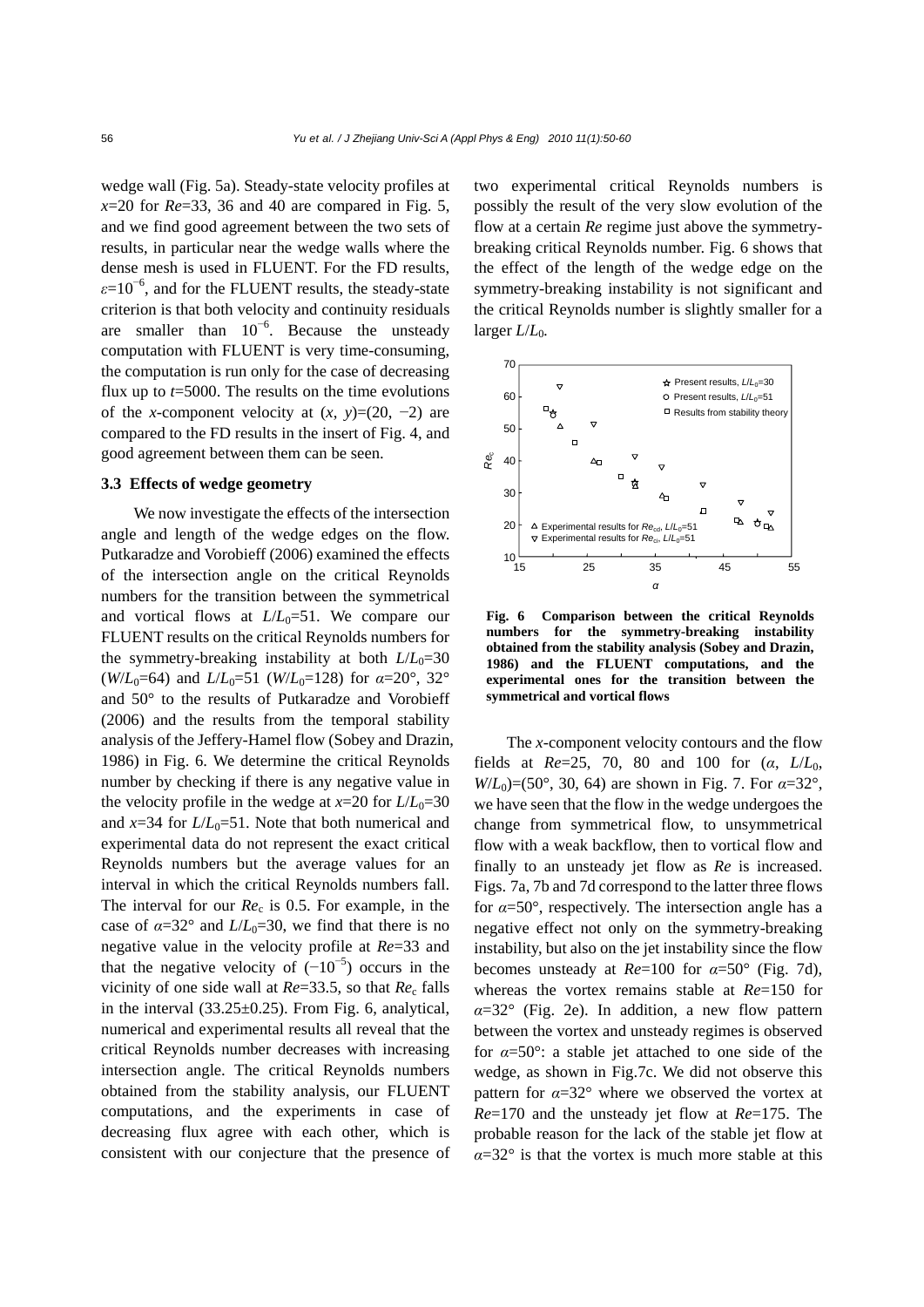

**Fig. 7 The** *x***-component velocity contours and the flow fields at different** *Re* for  $(a, L/L_0, W/L_0) = (50^{\circ}, 30, 64)$ . (a) *Re***=25,** *t***=3000; (b)** *Re***=70,** *t***=4100; (c)** *Re***=80,** *t***=5000; (d)**  *Re***=100,** *t***=5000** 



**Fig. 8 The** *x***-component velocity contours and the flow fields for (***Re***,** *α***,** *L***/***L0***,** *W***/***L***0)=(100, 32°, 80, 128). (a)** *t***=500; (b)** *t***=2000; (c)** *t***=7000; (d)** *t***=7200** 

smaller value of  $\alpha$  and would not lose stability unless *Re* is high enough to cause unsteady jet flow.

It has been shown that a symmetrical flow loses stability slightly more easily with a longer wedge channel (with respect to the slit width  $L_0$ ). We now examine the effect of the wedge length on the stability of the vortical flow at (*Re*, *α*)=(100, 32°). For *L*/*L*0=30, the vortex is located at the outlet of the wedge. One may wonder whether multiple vortices would form and exist stably in a longer wedge, as in the simulations of Tutty (1998) and Kerswell *et al.* (2004) for a special expanding channel, or whether the unique vortex at the outlet can exist stably as its size increases with increasing length of the wedge. To answer these two questions, we performed the simulations for (*L*/*L*0, *W*/*L*0)=(80, 128). From Fig. 8, a pair of vortices has appeared by *t*=500, and the outer vortex near the outlet is gradually squeezed out as the inner vortex moves towards the outlet, as observed in the experiment of Putkaradze and Vorobieff (2006). Our results show that there are no multiple stable vortices, and that the unique large vortex exists inside the wedge but is not as stable and close to the outlet as for  $L/L_0=30$  (Figs. 2 and 8). We observe that the jet constantly rolls up into a weak vortex-pair in the

vicinity of the large vortex and subsequently they merge into a large vortex. The flow is unsteady. Thus, we can say that both the intersection angle and the wedge length always have negative effects on the stability of the flow in the wedge channel.

To check whether multiple steady vortices would exist in a longer wedge at a lower Reynolds number, the FLUENT software was employed to perform the simulation for (*Re*, *α*, *L*/*L*0, *W*/*L*0)=(60, 32°, 200, 300). The grid used has 186352 nodes. The *x*-component velocity contours at steady state are shown in Fig. 9, and one can see that there is only one large vortex inside the wedge.



**Fig. 9 The** *x***-component velocity contours at steady state for** (*Re*,  $\alpha$ ,  $L/L_0$ ,  $W/L_0$ )=(60, 32°, 200, 300), obtained from **FLUENT computation**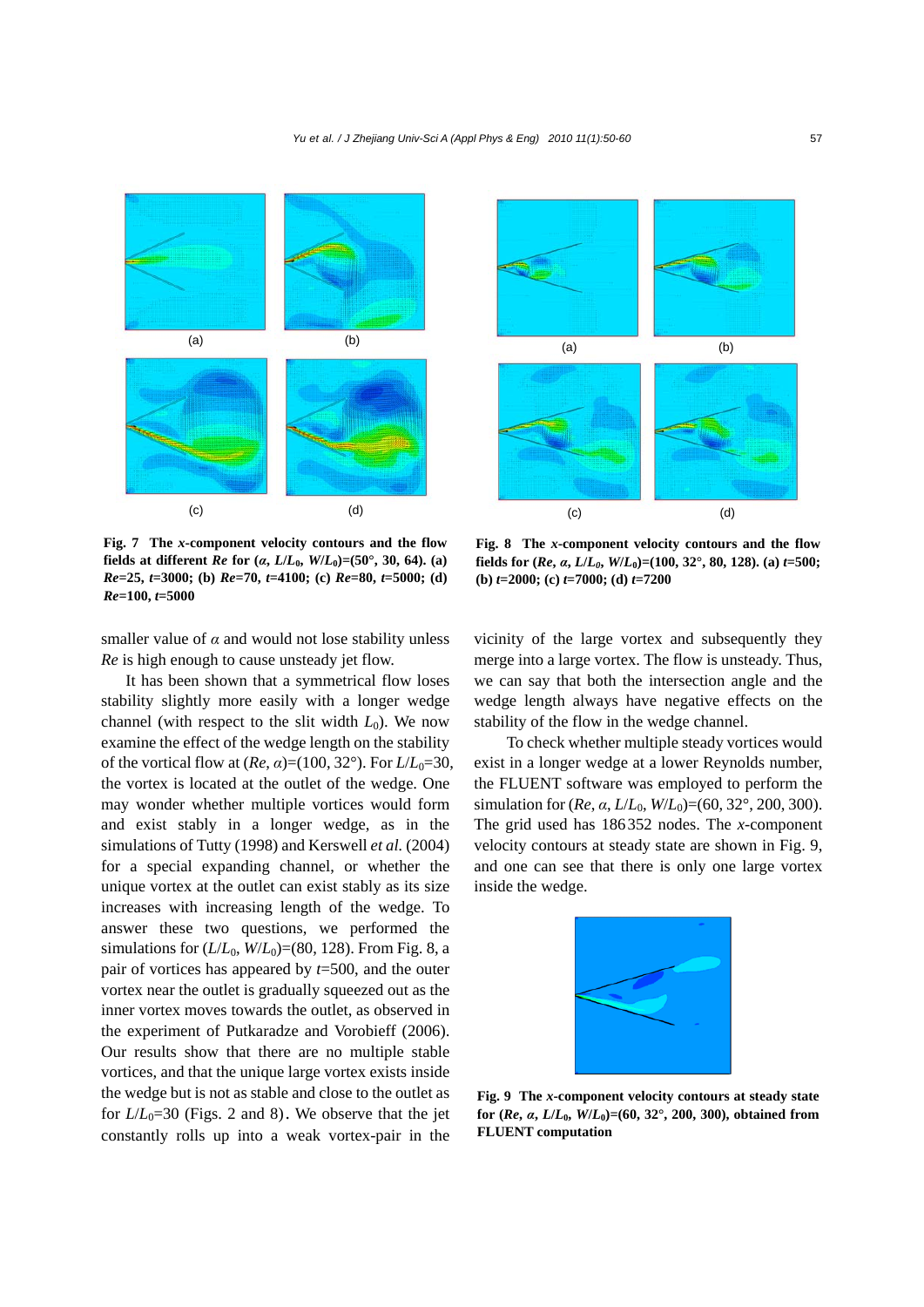#### **3.4 Effects of outer boundary condition**

It is clear that the size of the container and the outer boundary condition on the sides of the container can affect substantially the flow outside the wedge. However, it is unclear whether they would affect the flow in the wedge significantly. To make it clear, we conducted a simulation with the outflow boundary condition imposed on the right side of the container:

$$
\frac{\partial u}{\partial t} + u_{\rm a} \frac{\partial u}{\partial x} = 0,
$$

where  $u_a$  is the average *x*-component velocity on the boundary, instead of the two small slits on left side of the container. The *x*-component velocity contours and the flow fields at *Re*=40 and 100 for the above boundary condition at (*α*, *L*/*L*0, *W*/*L*0)=(32°, 30, 64) are shown in Fig. 10. The comparison between Fig. 10 and Figs. 2b and 2d indicates that the outer boundary condition does not affect the flow (at least the flow pattern) inside the wedge significantly.



**Fig. 10 The** *x***-component velocity contours and the flow fields at (a)** *Re***=40,** *t***=3040 and (b)** *Re***=100,** *t***=2000 in the case of outflow boundary condition imposed on the right boundary.** (*a*,  $L/L_0$ ,  $W/L_0$ )=(32°, 30, 64)

## **4 Conclusion**

The 2D flow in a wedge-shaped channel opening into a large space was investigated numerically. The following main conclusions can be drawn from the results:

1. At a certain *Re* regime above the onset of symmetry-breaking instability, the flows evolve into steady state very slowly except for the initial stage in the case of decreasing flow flux. Two different (transient) solutions can be observed within the usual

observation time for the experiment, which provides a possible explanation for the hysteresis phenomenon in the experiment.

2. For  $(a, L/L_0) = (32^\circ, 30)$ , the flow in the wedge undergoes the change from symmetrical flow, to unsymmetrical flow with a weak backflow, then to vortical (circulation) flow and finally to unsteady jet flow as *Re* is increased. For the unsteady flow, the jet attached to one side of the wedge constantly loses stability and rolls up into the mushroom-shaped vortex-pair near the outlet of the wedge. As *α* is increased to 50°, a stable jet is observed as a new regime between the vortex and unsteady regimes.

3. Both the intersection angle and the wedge length have negative effects on the stability of the flow, in the sense that the critical Reynolds numbers for the symmetry-breaking instability and the occurrence of the unsteady solution become smaller for a greater intersection angle or wedge length. For (*Re*, *α*, *L*/*L*0)=(100, 32°, 80), the vortex inside the wedge is not stable, and the jet constantly rolls up into a weak vortex-pair in the vicinity of the large vortex which subsequently merges into the vortex. In our simulations, the multiple stationary vortices in the wedge are not observed at  $L/L_0$  up to 200.

4. The outer boundary condition does not affect the flow (at least the flow pattern) inside the wedge significantly.

Our numerical results agreed with the experimental observations, but provided a new explanation for the hysteresis phenomenon in the experiment. Some new results were presented to better understand the flow in a finite expanding channel (a classic but not well-understood problem). The accuracy of the fictitious domain method was also validated by comparison to the FLUENT computations with a very fine mesh.

#### **References**

- Allmen, M.J., Eagles, P.M., 1984. Stability of divergent channel flows: a numerical approach. *Proceedings of the Royal Society A: Mathematical Physical and Engineering Sciences*, **392**(1803):359-372. [doi:10.1098/rspa.1984. 0036]
- Banks, W.H.H., Drazin, P.G., Zaturska, M.B., 1988. On perturbations of Jeffery-Hamel flow. *Journal of Fluid Mechanics*, **186**:559-581. [doi:10.1017/S00221120880 00278]
- Boutros, Y.Z., Abd-el-Malek, M.B., Badran, N.A., Hassan, H.S., 2007. Lie-group method solution for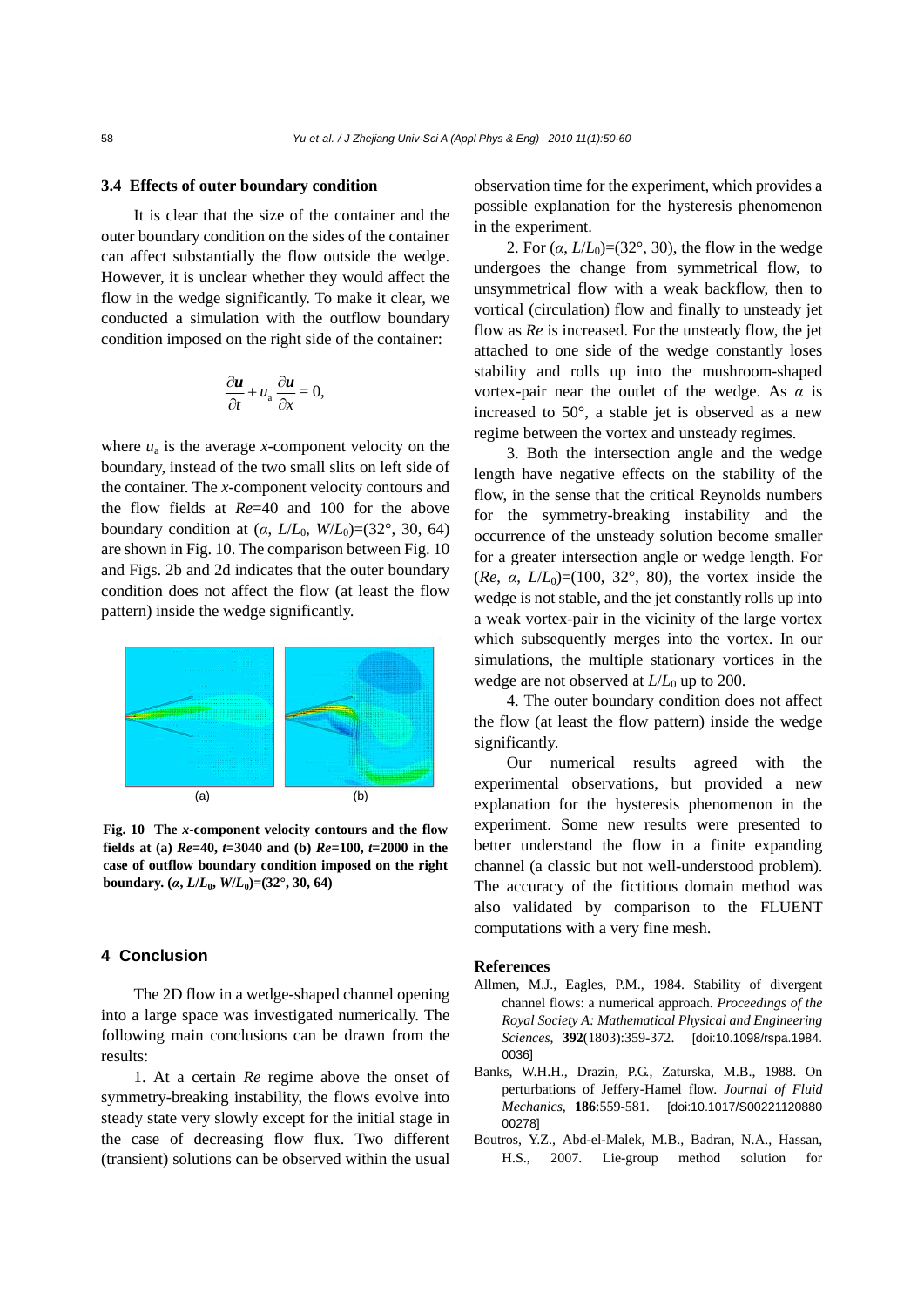two-dimensional viscous flow between slowly expanding or contracting walls with weak permeability. *Applied Mathematical Modelling*, **31**(6):1092-1108. [doi:10.1016/ j.apm.2006.03.026]

- Burde, G.I., Nasibullayev, I.S., Zhalij, A., 2007. Stability analysis of a class of unsteady nonparallel incompressible flows via separation of variables. *Physics of Fluids*, **19**(11):114110. [doi:10.1063/1.2814296]
- Dennis, S.C.R., Banks, W.H.H., Drazin, P.G., Zaturska, M.B., 1997. Flow along a diverging channel. *Journal of Fluid Mechanics*, **336**:183-202. [doi:10.1017/S002211209600 4648]
- Eagles, P.M., 1988. Jeffery-Hamel boundary-layer flows over curved beds. *Journal of Fluid Mechanics*, **186**:583-597. [doi:10.1017/S002211208800028X]
- Fraenkel, L.E., 1962. Laminar flow in symmetrical channels with slightly curved walls. I. On the Jeffery-Hamel solutions for flow between plane walls. *Proceedings of the Royal Society London A*, **267**:119-138.
- Georgiou, G.A., Eagles, P.M., 1985. The stability of flows in channels with small wall curvature. *Journal of Fluid Mechanics*, **159**:259-287. [doi:10.1017/S002211208500 3202]
- Glowinski, R., Pan, T.W., Hesla, T.I., Joseph, D.D., 1999. A distributed Lagrange multiplier/fictitious domain method for particulate flows. *International Journal of Multiphase Flow*, **25**(5):755-794. [doi:10.1016/S0301-9322(98) 00048-2]
- Glowinski, R., Pan, T.W., Hesla, T.I., Joseph, D.D., Periaux, J., 2001. A fictitious domain approach to the direct numerical simulation of incompressible viscous flow past moving rigid bodies: Application to particulate flow. *Journal of Computational Physics*, **169**(2):363-426. [doi:10.1006/jcph.2000.6542]
- Goldshtik, M., Hussain, F., Shtern, V., 1991. Symmetry breaking in vortex-source and Jeffery-Hamel flows. *Journal of Fluid Mechanics*, **232**:521-566. [doi:10.1017/ S0022112091003798]
- Hamadiche, M., Scott, J., Jeandel, D., 1994. Temporal stability of Jeffery-Hamel flow. *Journal of Fluid Mechanics*, **268**:71-88. [doi:10.1017/S0022112094001266]
- Hamel, G., 1916. Spiralförmige Bewegungen zäher Flüssigkeiten. Jahrber. *Deutsch. Math. Ver.*, **25**:34-60.
- Hooper, A.P., Duffy, B.R., Moffatt, H.K., 1982. Flow of fluid of non-uniform viscosity in converging and diverging channels. *Journal of Fluid Mechanics*, **117**:283-304. [doi:10.1017/S0022112082001633]
- Hwang, W.R., Hulsen, M.A., 2006. Direct numerical simulations of hard particle suspensions in planar elongational flow. *Journal of Non-Newtonian Fluid Mechanics*, **136**(2-3):167-178. [doi:10.1016/j.jnnfm.2006. 04.004]
- Jeffery, G.B., 1915. The two-dimensional steady motion of a viscous fluid. *Philosophical Magazine Series 6*, **29**:455.
- Kerswell, R.R., Tutty, O.R., Drazin, P.G., 2004. Steady nonlinear waves in diverging channel flow. *Journal of Fluid Mechanics*, **501**:231-250. [doi:10.1017/S0022

112003007572]

- Landau, L.D., Lifshitz, E.M., 1987. Fluid Mechanics. Pergamon Press, Oxford.
- Majdalani, J., Zhou, C., 2003. Moderate-to-large injection and suction driven channel flows with expanding or contracting walls. *ZAMM*, **83**(3):181-196. [doi:10.1002/ zamm.200310018]
- McAlpine, A., Drazin, P.G., 1998. On the spatio-temporal development of small perturbations of Jeffery-Hamel flows. *Fluid Dynamics Research*, **22**(3):123-138. [doi:10.1016/S0169-5983(97)00049-X]
- Nakayama, Y. (Ed.), 1988. Visualized Flow. Pergamon Press, Oxford.
- Pan, T.W., Glowinski, Joseph, D.D., 2005. Simulating the dynamics of fluid-cylinder interactions. *Journal of Zhejiang University SCIENCE A*, **6**:97-109. [doi:10.1631/ jzus.2005.A0097]
- Pan, T.W., Glowinski, R., Hou, S.C., 2007. Direct numerical simulation of pattern formation in a rotating suspension of non-Brownian settling particles in a fully filled cylinder. *Computers and Structures*, **85**(11-14):955-969. [doi:10. 1016/j.compstruc.2006.11.007]
- Pan, T.W., Chang, C.C., Glowinski, R., 2008. On the motion of a neutrally buoyant ellipsoid in a three-dimensional Poiseuille flow. *Computer Methods in Applied Mechanics and Engineering*, **197**(25-28):2198-2209. [doi:10.1016/j. cma.2007.09.006]
- Putkaradze, V., Vorobieff, P., 2006. Instabilities, bifurcations, and multiple solutions in expanding channel flows. *Physical Review Letters*, **97**(14):144502. [doi:10.1103/ PhysRevLett.97.144502]
- Schlichting, H., Gersten, K., 2000. Boundary Layer Theory (8th Ed.). Springer.
- Shao, X., Yu, Z., Sun, B., 2008. Inertial migration of spherical particles in circular Poiseuille flow at moderately high Reynolds numbers. *Physics of Fluids*, **20**(10):103307. [doi:10.1063/1.3005427]
- Sobey, I.J., Drazin, P.G., 1986. Bifurcations of twodimensional channel flows. *Journal of Fluid Mechanics*, **171**:263-287. [doi:10.1017/S0022112086001441]
- Stow, S.R., Duck, P.W., Hewitt, R.E., 2001. Threedimensional extensions to Jeffery-Hamel flow. *Fluid Dynamics Research*, **29**(1):25-46. [doi:10.1016/S0169- 5983(01)00017-X]
- Tutty, O.R., 1996. Nonlinear development of flow in channels with non-parallel walls. *Journal of Fluid Mechanics*, **326**:263-284. [doi:10.1017/S0022112096008312]
- Uribe, F.J., Daz-Herrera, E., Bravo, A., Peralta-Fabi, R., 1997. On the stability of the Jeffery-Hamel flow. *Physics of Fluids*, **9**(9):2798-2800. [doi:10.1063/1.869390]
- Veeramani, C., Minev, P.D., Nandakumar, K., 2007. A fictitious domain formulation for flows with rigid particles: A non-Lagrange multiplier version. *Journal of Computational Physics*, **224**(2):867-879. [doi:10.1016/j. jcp.2006.10.028]
- Yu, Z., Shao, X., 2007. A direct-forcing fictitious domain method for particulate flows. *Journal of Computational*